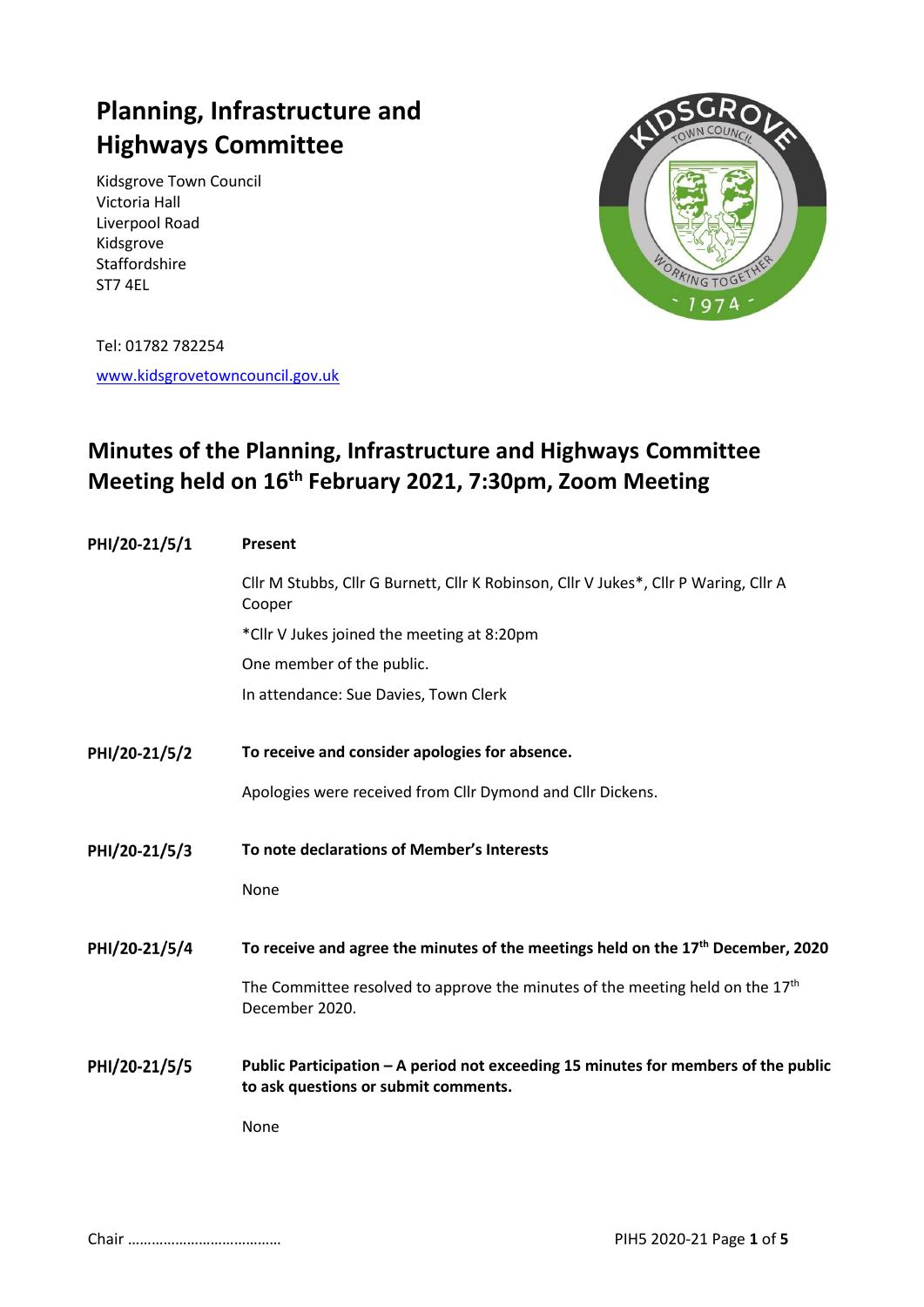#### PHI/20-21/5/6 **Matters Arising (updates only)**

#### a) **Woodside Cottages.**

It was noted that the work at Woodside Cottages has been completed and the contractor paid, half by Kidsgrove Town Council and half by Southern Trent water. The Town Council's contribution was £600 plus VAT.

#### PHI/20-21/5/7 **Community Speed Watch**

The Clerk reported that Safer Roads Staffordshire are not currently operating through the lockdown and so the project has not been able to progress. The Council has already agreed to earmark unspent money over to the next financial year.

The Committee resolved that the Clerk purchase the recommended kit from Safer Roads Staffordshire for use by the new Talke and Butt Lane speed watch group. The cost quoted is £389.48 in total.

#### PHI/20-21/5/8 **Speed Indicator Devices (SIDS)**

### **Progress of SID provision**

The Clerk reported that the locations for the SID placements still need collating and chosen and members were reminded to pass on areas where they receive speeding complaints. Cllr V Jukes has already forwarded his proposed sites. The police are also to forward their view.

The Clerk was asked to map the current SID locations.

It was agreed that the evaluation of the information may be more appropriate for a task group.

### **To receive, consider and agree quotes for the purchase of a mobile SID for PCSO use.**

The Clerk reported that the quotes for the mobile SID are still being collected.

#### PHI/20-21/5/9 **CCTV provision: To receive a verbal update report from the Clerk.**

The Clerk informed that the permissions from EON for the proposed sites are being sought by the Stoke Monitoring Centre. It is not yet known whether EON will want to install the power sockets themselves which would incur greater costs.

Permission is still being sought about permission for the radio receiver on the Town Hall. G Tebay at Newcastle-under-Lyme Borough Council has been contacted by the Stoke Monitoring Centre, but no response has yet been received.

The Clerk will be writing to the owner of a building on Market Street to ask for permissions for a radio receiver to be placed on the roof and a way-leave agreement would be required if permission is granted. There is a more expensive option if permission isn't granted.

The clerk updated any progression on locations. The Town Deal monies are now to pay for interior CCTV in the pavilion which necessitates a line being installed to the Stoke Centre. This means that this camera can now be a fixed one with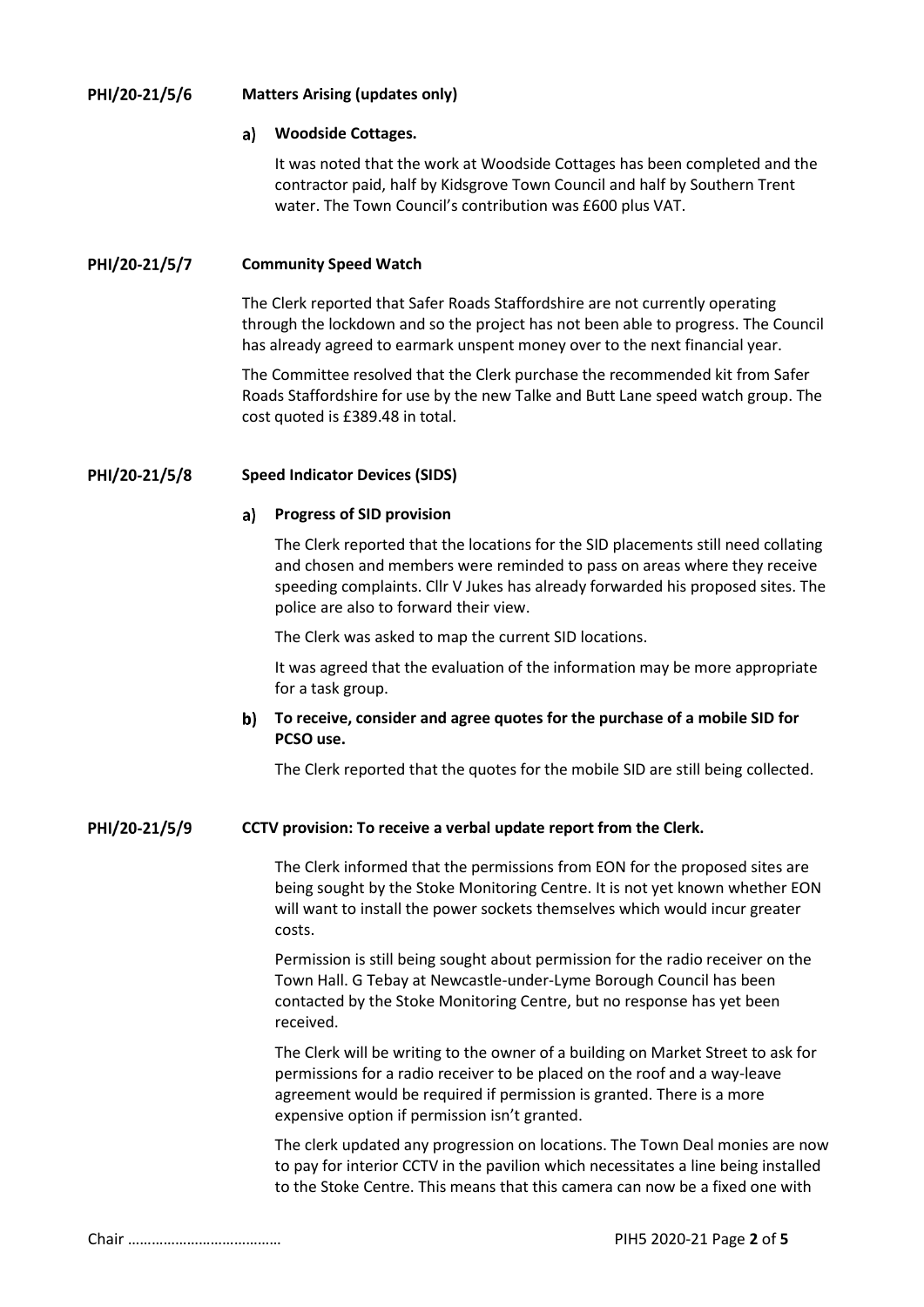reduced capital outlay and revenue costs. There is the possibility of free use of the line but this needs final agreement.

The service level agreement with the Stoke Centre needs initiating. It was noted that this took NULBC one year. It was further noted that there may be some legal costs to look over the completed agreement after preparation.

The Clerk informed that the data impact assessments would be started for each location and that NULC had provided redacted templates.

The Clerk informed that consideration needs to be given to when the equipment is purchased against progression of the paperwork.

The Clerk further informed that she has planned fortnightly meetings with the Stoke Centre so both parties can drive the project forward.

The Clerk was asked about the tendering and it was noted that this is an arrangement with another authority and there are no alternative suppliers. The Stoke Centre have an approved supplier of equipment having been through a tendering process.

Cllr Cooper asked for further clarification of the locations. The Clerk informed these to be: Clough Hall, Birchenwood, Bathpool Park, behind the shops on King Street and King Street itself.

#### PHI/20-21/5/10 **Neighbourhood Plan: To receive an update, agree actions and to agree meeting dates.**

It was agreed that the questionnaire needs preparing, and it has already been agreed that this would be conducted via a meeting. The Clerk agreed to send out the draft and arrange a meeting.

It was noted the consultation should be held off until meetings can be properly arranged so as to ensure the process is robust.

#### PHI/20-21/5/11 **Planning Matters**

## **To consider any planning applications: To be circulated** See appendix 1.

**To receive updates on existing applications** None given.

### PHI/20-21/5/12 **Budget and five-year plan: In light of the budget set by Council, to review and agree the three-year forecast for the committee and to revise the five-year plan in relation to committee projects.**

The Clerk agreed to circulate the five-year plan for evaluation.

#### PHI/20-21/5/13 **To receive any highways items or reports from members.**

Cllr Burnett informed that the resurfacing work on Ravenscliffe Road has been rescheduled for the next month. The flooding on the Avenue should also be complete by the end of the March.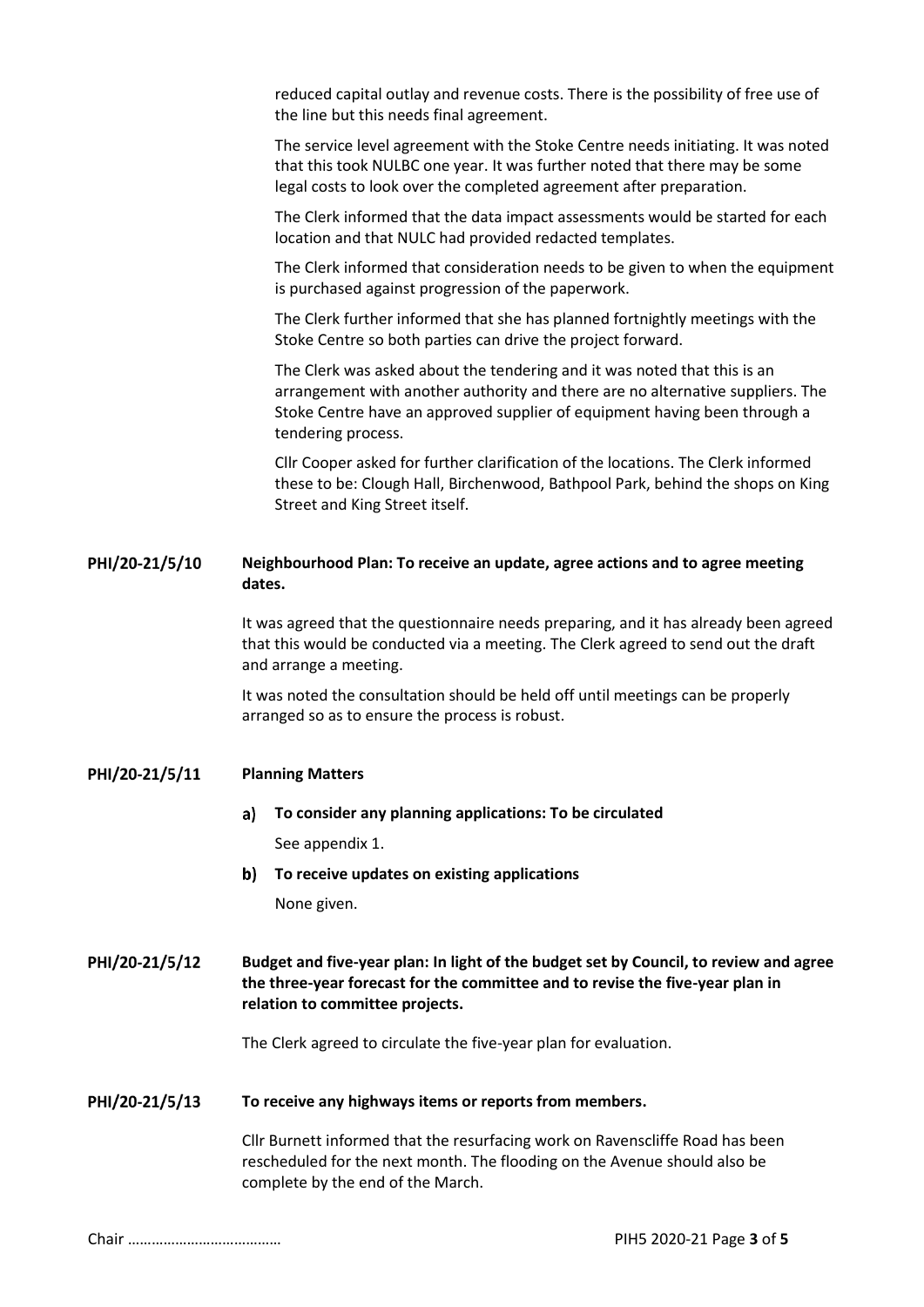|                | Cllr Burnett also reported that the grit bins that are refillable have been refilled.<br>There is a possibility of having our own store of grit but a location needs identifying.                                                                                                                   |  |  |
|----------------|-----------------------------------------------------------------------------------------------------------------------------------------------------------------------------------------------------------------------------------------------------------------------------------------------------|--|--|
|                | Cllr Robinson informed of the resident consultation on Old Butt Lane where there is<br>no driveway to some properties and there is a single yellow line. Residents affected<br>have been consulted as they keep receiving fines and the purpose of the single<br>yellow line is no longer relevant. |  |  |
|                | Cllr Robinson reported that he, too, has had grit bins refilled and also has managed to<br>push for some new ones. He informed that new estates have caused an issue where<br>the County Council should take over grit bin maintenance after two years.                                             |  |  |
| PHI/20-21/5/14 | Chair and Clerk's Items to raise to the Committee.                                                                                                                                                                                                                                                  |  |  |
|                |                                                                                                                                                                                                                                                                                                     |  |  |
|                | None                                                                                                                                                                                                                                                                                                |  |  |
| PHI/20-21/5/15 | <b>Future Key Agenda Items.</b>                                                                                                                                                                                                                                                                     |  |  |
|                | No new items raised.                                                                                                                                                                                                                                                                                |  |  |

**The meeting concluded at: 20:35**